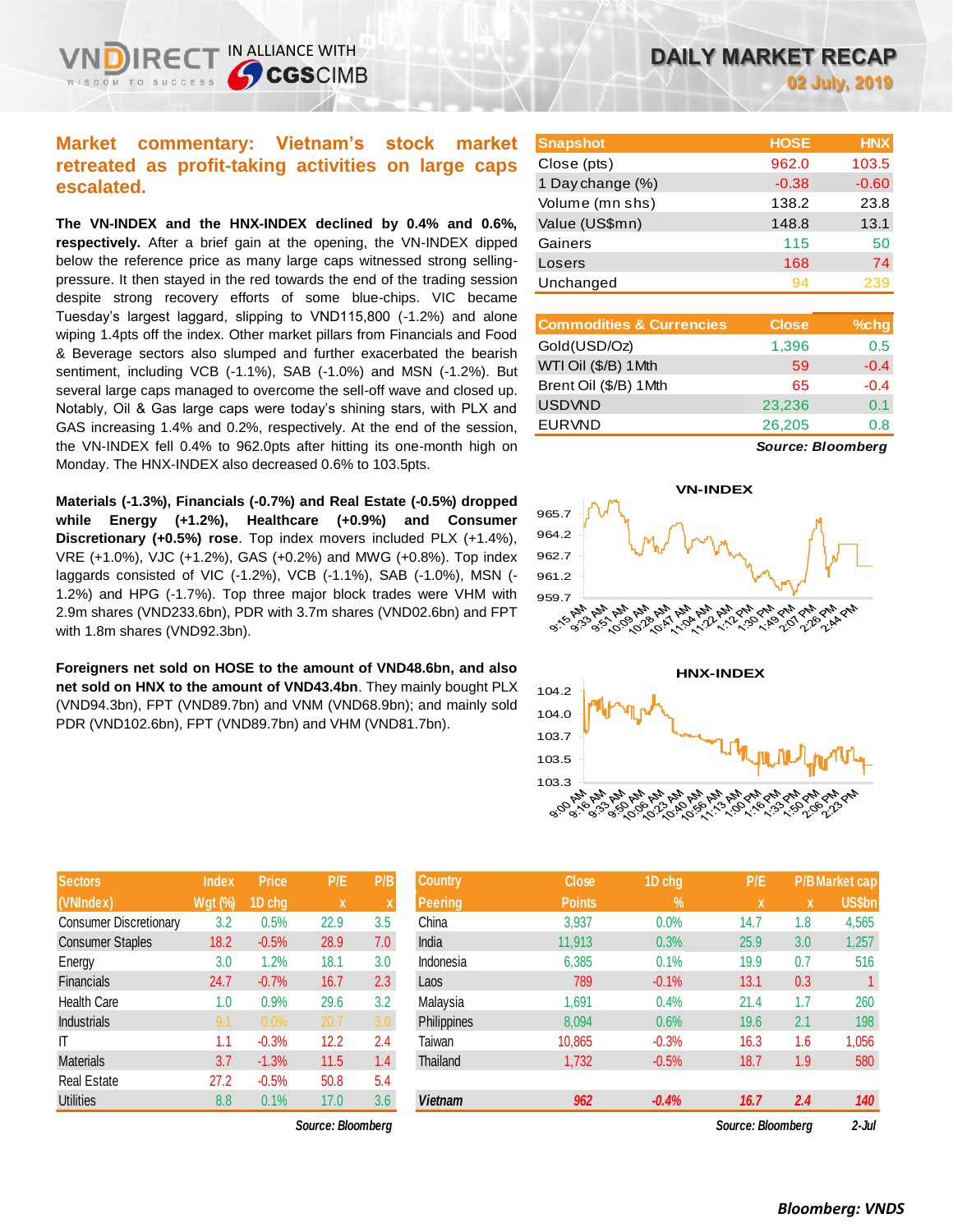## **Market News**

**Oil edged lower as investors weighed troubling economic data from around the world against OPEC's extension of output cuts into 2020.** Futures continued a retreat that began during the previous day's session in New York. While OPEC ministers agreed to maintain production curbs for nine months, a slew of disappointing manufacturing reports from the U.S., China and Europe undermined faith in oil demand. Trade concerns also resurfaced after Washington proposed more tariffs on EU goods in retaliation against European aircraft subsidies. Oil has gained about 15% since mid-June as tensions escalated in the Middle East and on signs of progress in resolving the U.S.-China trade war. The decision by the OPEC+ to extend cuts needs to be ratified by non-OPEC allies on Tuesday and comes as market watchers including the International Energy Agency peg back forecasts for demand amid sluggish growth in China and India. *(Bloomberg)*

**Banks in Vietnam short of credit growth quota for 2019.** According to the current legal regulations, the central bank assigns an annual credit growth quota for each bank depending on its health at the beginning of the year to match the 14% growth target set for the entire banking sector. The State Bank of Vietnam (SBV) had set the quota for Tien Phong Bank (TPBank) at 13% for the whole of 2019, but in 1Q19, TPBank had already reached some 11% growth. The Orient Commercial Bank (OCB) posted a credit growth rate of 8.7% in 1Q19, putting it among banks with the highest credit growth in 1Q19. The same trend was also seen at the Vietnam Prosperity Bank, which ended the first quarter with credit growth reaching 6.8%, double the bank's rate in the same period of last year and triple the 2.28% average rising rate of the entire banking system. Lending was also high at the Vietnam International Bank (VIB), with a rise of 5.9% to VND100.87tr (USD4.33bn) in 1Q19. Sacombank said by the end of 1Q19, it had almost used up the assigned quota for the whole year. The bank's 1Q19 credit growth rose 5.61% to VND271.02tr while its credit growth quota was only 7% in 2019, according to the bank's chairman Duong Cong Minh. This year, banks said that their assigned average credit growth ratios were ranging from 12% to 14%, such as Bank for Investment and Development (BIDV) at 12%, Military Bank at 14%, Asia Commercial Bank and Saigon-Hanoi Commercial Bank at 13%. However, the rise at some banks was lower, such as VietinBank at only 7%. With credit contributing a large part to banks' revenue, some banks expect the central bank would expand the credit growth limit as they have so far met Base lII standards ahead of the 2020 deadline. However, forecasting on the banks' ability to get an approval from the central bank for a credit expansion from now until the end of the year, finance and banking expert Can Van Luc said that only banks that operate well, have low non-performing loans, high profits, have a wide network and abundant financial resources might have the opportunity to get to the expansion. The central bank has so far said it would pursue a credit growth target of 14% for the entire banking system this year to stabilise the macro-economy and meet other goals of the government. Though the 2019 credit target is much lower than the 18% average rate of the previous years, international experts have also agreed with the central bank's move. *(Vietnamnet.vn)*

# **Notable Corporate Events**

**Tien Phong Commercial Joint Stock Bank (TPB VN) – 1H19 business results**: For 1H19, TPB recorded VND1,620bn in EBT (+50% yoy, completing 51% of full-year target). Notably, fee income grew strongly to reach VND605bn (nearly doubled the figure of the same period last year). Besides, total deposits and total loans to customers increased by the same amount of around VND11tr compared to the beginning of the year, reaching nearly VND130tr and VND95tr, respectively. Nonperforming loan ratio of TPBank was controlled at 1.47% of the outstanding loans*. (Cafef.vn)*

**Hoang Huy Investment Financial Services Joint Stock Company (TCH VN) – dividend payment:** Jul 05 and Jul 08 will be the ex-date and the record date, respectively, for paying the 2018 cash dividend payment of VND690/share (est. 2018 dividend yield of 3.2%), said a company statement. The payment will be made on Aug 08. *(Cafef.vn)*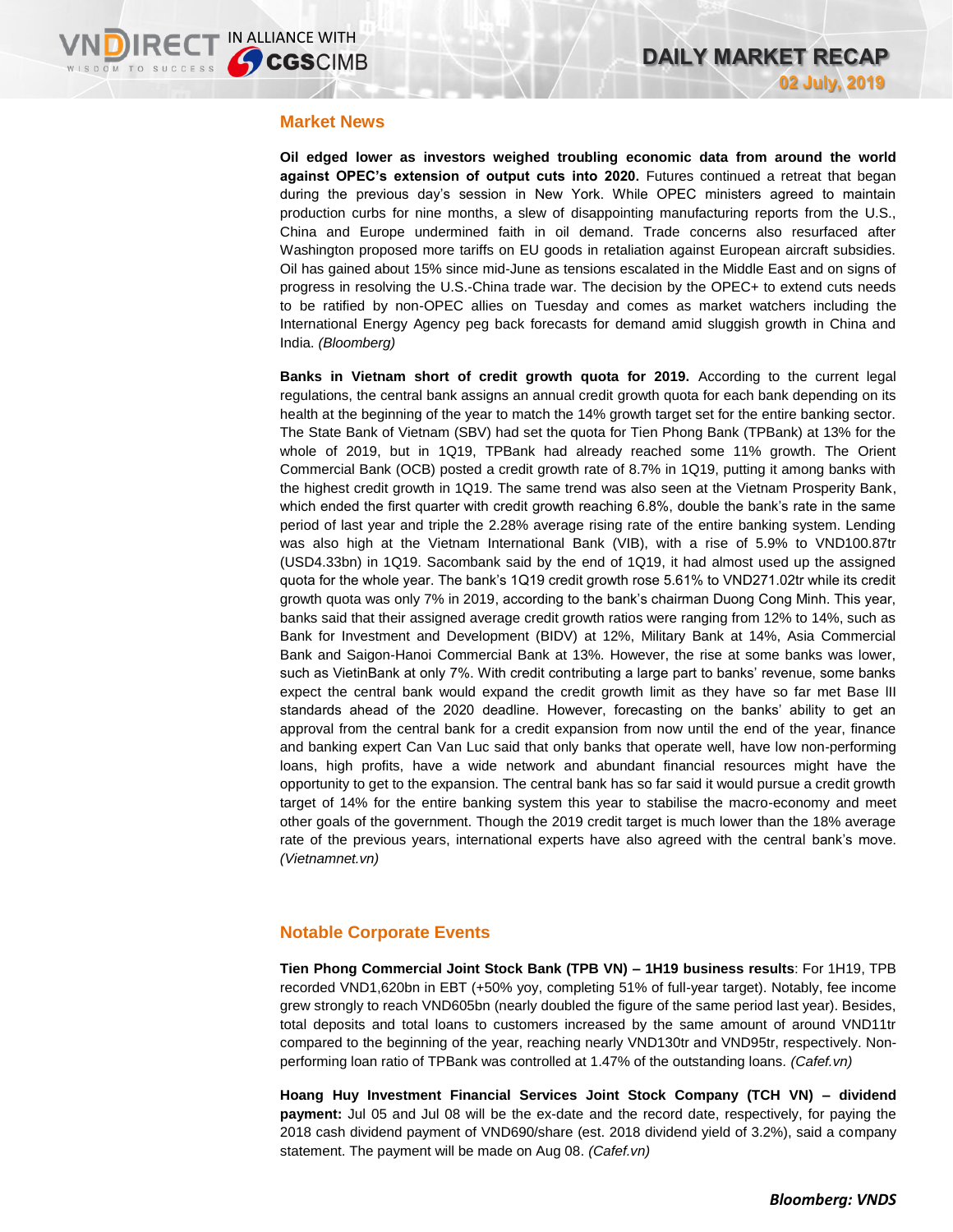# **DAILY MARKET RECAP 02 July, 2019**

# **COVERAGE SUMMARY**

WISDOM TO SUCCESS

VND

IRECT IN ALLIANCE WITH

| Ticker          | <b>Close</b><br>price | <b>Adjusted</b><br>target<br>price | <b>Dividend</b><br>yield | <b>Potential</b><br>return | Rating      | Investment thesis summary/Update                                                                                                                                                                                                                                                                                                                                                                                                                                                                                                                             | <b>Latest</b><br>report |
|-----------------|-----------------------|------------------------------------|--------------------------|----------------------------|-------------|--------------------------------------------------------------------------------------------------------------------------------------------------------------------------------------------------------------------------------------------------------------------------------------------------------------------------------------------------------------------------------------------------------------------------------------------------------------------------------------------------------------------------------------------------------------|-------------------------|
| PC <sub>1</sub> | 18,400                | 24,500                             | 0.0%                     | 33.2%                      | <b>ADD</b>  | 1. Robust backlog in 2019F. According to the company, the total<br>backlog of the grid erection and installation segment is estimated at<br>VND2,829bn at the beginning of 2019<br>2. Promising outlook for hydropower segment. Investments in<br>hydropower have gradually helped improved PC1's earnings quality                                                                                                                                                                                                                                           | <b>Link</b>             |
| <b>LPB</b>      | 8,100                 | 12,200                             | 12.3%                    | 62.9%                      | ADD         | thanks to high margins and recurring, stable revenues.<br>1. LPB has embarked on an extensive branch network expansion<br>initiative that is unmatched by other banks.<br>2. Potential for a boost in fee income from bancassurance.<br>3. LPB is considering migrating to HOSE. A listing on HOSE will<br>increase liquidity for LPB<br>4. High dividend yield on a low valuation.                                                                                                                                                                          | Link                    |
| <b>NLG</b>      | 28,950                | 35,500                             | 1.7%                     | 24.3%                      | ADD         | 1. Project delay has led to haircut of our FY18F presales estimate.<br>2. Project licenses bode well for FY19F launches.<br>3. New land parcel acquired in Dec to support long term growth.                                                                                                                                                                                                                                                                                                                                                                  | Link                    |
| <b>ACV</b>      | 85,500                | 105,000                            | 0.0%                     | 22.8%                      | ADD         | 1. ACV is a robust long-term bet on the aviation growth story than<br>even a basket of domestic airline stocks.<br>2. MOT's divestment of ACV stake to be a significant catalyst.<br>3. High return on capital and superior growth prospects justify                                                                                                                                                                                                                                                                                                         | <b>Link</b>             |
| <b>DPM</b>      | 15,550                | 20,000                             | 6.5%                     | 35.1%                      | ADD         | valuation premium.<br>1. Core urea business could face near-term margin pressure due to<br>the expected increases in gas input prices, which will outweigh ASP<br>recovery, in our view.<br>2. NH3-NPK project is the earnings growth driver over the next few<br>years, contributing 1.4-2.6tr annually to revenue starting from<br>2018F. However high interest expense and D&A burden could result<br>in annual losses in 2019-20F.<br>3. Pending VAT policy change in Vietnam is expected to boost<br>DPM's gross margin by 2-3% pts from 2019F onwards. | Link                    |
| <b>QNS</b>      | 30,100                | 43,900                             | 1.7%                     | 47.5%                      | ADD         | 1. QNS is the leading branded soymilk player in Vietnam and a<br>major sugar producer.<br>2. The company commanded 82% market share of the packaged<br>soymilk market and accounted for around 10% of total nationwide<br>sugar supply in 2017.                                                                                                                                                                                                                                                                                                              | <b>Link</b>             |
| <b>LTG</b>      | 23,300                | 38,300                             | 8.6%                     | 73.0%                      | ADD         | 1. Market leader in the CPC segment with 21% market share (vs.<br>second largest player VFG with 8.3% market share). LTG could<br>easily maintain the market leadership in the segment thanks to (1)<br>extensive distribution network, and (2) established long-term<br>relationships with suppliers.<br>2. Long-term strategy is to focus on the Agrifood segment with high<br>potential in export markets such as China, Philippines, Indonesia,<br>etc.<br>3. LTG is trading far below its domestic peers.                                               | Link                    |
| ѴСВ             | 70,500                | 73,800                             | 1.1%                     | 5.8%                       | <b>HOLD</b> | 1. Solid core earnings growth with earnings from divestment and<br>bancassurance deals creating uncaptured upside<br>2. Strongly positioned to penetrate the retail banking segment.<br>3. Well-regarded bank with best-in-class asset quality and strong<br>deposit franchise.<br>4. Successful private placement enhanced capital buffers.                                                                                                                                                                                                                 | <u>Link</u>             |
| <b>MBB</b>      | 21,150                | 34,000                             | 2.8%                     | 63.6%                      | ADD         | 1. Solid earnings on improving NIM and strong fee income growth<br>with huge room to continue to boost asset yields.<br>2. Continued shift towards retail lending supports NIM expansion.<br>3. Dynamic strategy to boost fee income.<br>4. Prudent risk management evinced by a clean balance sheet                                                                                                                                                                                                                                                         | <u>Link</u>             |
| <b>VPB</b>      | 19,300                | 21,200                             | 0.0%                     | 9.8%                       | <b>HOLD</b> | 1. The leading market player in consumer finance with high returns<br>on capital.<br>2. Stricter credit controls hampered earnings growth in FY18.<br>3. More digitalisation initiatives to grow fee income and cut costs.<br>VPB has launched a new digital platform in SME banking, retail<br>banking and consumer finance.                                                                                                                                                                                                                                | <b>Link</b>             |
| <b>TCM</b>      | 28,300                | 32,300                             | 1.8%                     | 15.9%                      | <b>ADD</b>  | 1. The only vertically-integrated textile manufacturer in Vietnam.<br>2. Sears's bankruptcy will dent FY18 and FY19F earnings.<br>3. EVFTA is expected to confer a competitive advantage to TCM<br>due to "Fabric forward Rules of Origin"                                                                                                                                                                                                                                                                                                                   | <b>Link</b>             |
| <b>HPG</b>      | 22,600                | 26,600                             | 0.0%                     | 17.7%                      | ADD         | 1. We believe HPG will further consolidate its domestic market<br>share.<br>2. Higher sales volume but lower ASP<br>3. Slight delay and capex overruns on the second phase of Dung<br>Quat Steel Complex project.                                                                                                                                                                                                                                                                                                                                            | <b>Link</b>             |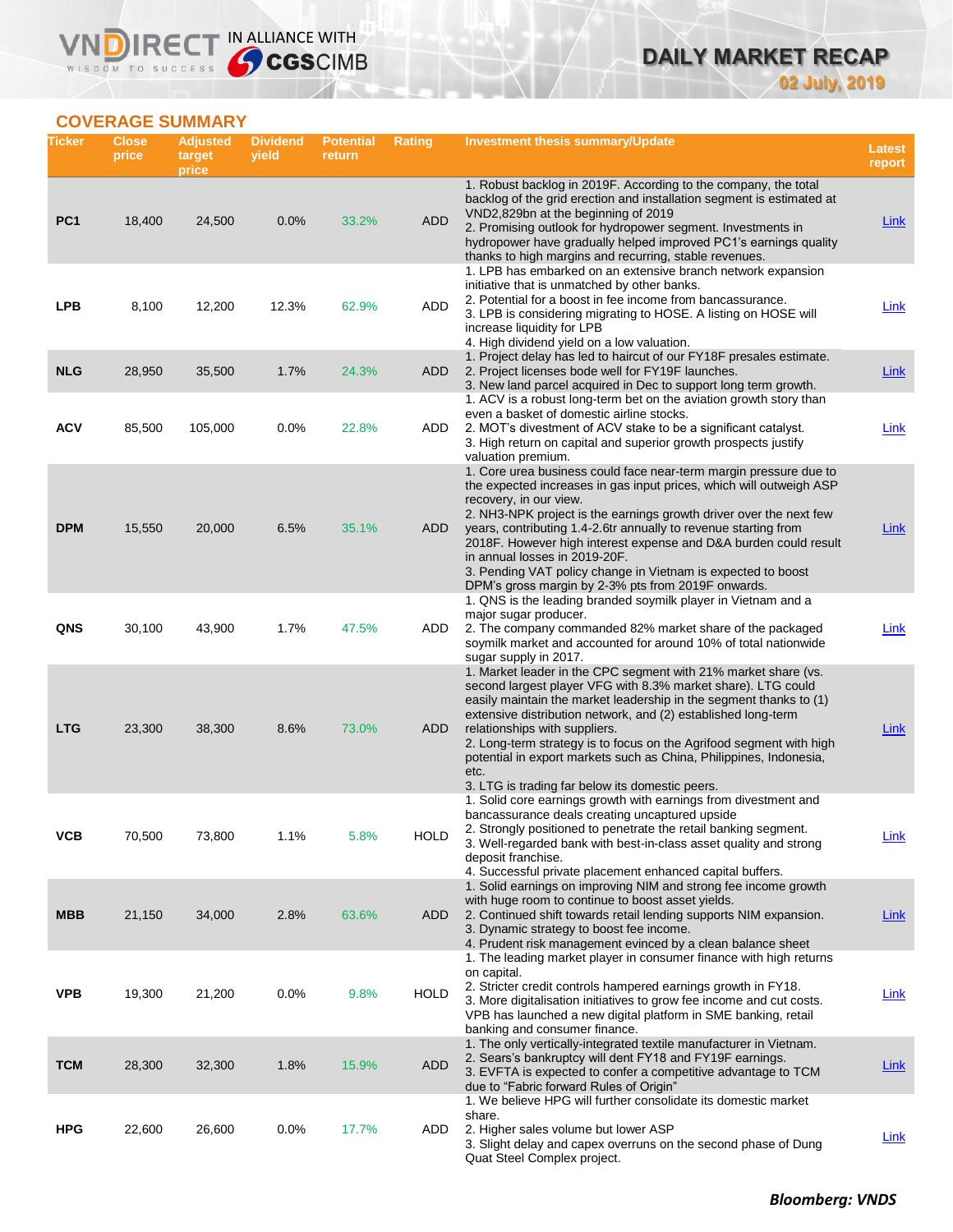# **DAILY MARKET RECAP**

**02 July, 2019**

| Ticker     | Close<br>price | <b>Adjusted</b><br>target<br>price | <b>Dividend</b><br>yield | <b>Potential</b><br>return | Rating        | Investment thesis summary/Update                                                                                                                                                                                                                                                                                                                                                                                                                                                    | <b>Latest</b><br>report |
|------------|----------------|------------------------------------|--------------------------|----------------------------|---------------|-------------------------------------------------------------------------------------------------------------------------------------------------------------------------------------------------------------------------------------------------------------------------------------------------------------------------------------------------------------------------------------------------------------------------------------------------------------------------------------|-------------------------|
| <b>PVT</b> | 16,500         | 21,000                             | 6.8%                     | 34.0%                      | <b>ADD</b>    | 1. A beneficiary of secular oil and gas demand growth in Vietnam<br>with stable cash flow and a robust business model.<br>2. PVT boasts a stable business model with assured annual<br>transportation volumes and long-term charter rates.<br>3. We see the ongoing fleet rejuvenation benefitting PVT's long-<br>term prospects.                                                                                                                                                   | <b>Link</b>             |
| <b>STK</b> | 23,700         | 25,200                             | 6.3%                     | 12.7%                      | <b>HOLD</b>   | 1. Second-largest synthetic fiber manufacturer in Vietnam.<br>2. STK is a direct beneficiary of CPTPP and the US-China trade<br>war.<br>3. Trang Bang 5 (TB5) project's commercial operations will start in<br>1Q19F.                                                                                                                                                                                                                                                               | Link                    |
| AAA        | 18,600         | 25,300                             | 10.9%                    | 46.9%                      | <b>ADD</b>    | 1. AAA is the largest plastic packaging manufacturer and exporter in<br>South East Asia, with current production capacity of 8,000<br>tonnes/month.<br>2. AAA will be able to capture market share globally in countries<br>such as Japan and the U.S.<br>3. AAA aims to expand its production and adopt effective cost<br>controls.                                                                                                                                                | Link                    |
| <b>PNJ</b> | 74,800         | 94,900                             | 2.4%                     | 29.3%                      | ADD           | 1. PNJ is leading the jewellery market in Vietnam with an estimated<br>30% market share in the branded segment in 2018, per<br>management.<br>2. Extensive store network and still expanding.<br>3. Sustained momentum at PNJ Gold and anticipated turnaround at<br>PNJ Silver to drive strong topline growth.                                                                                                                                                                      | <b>Link</b>             |
| <b>KDH</b> | 23,850         | 25,800                             | 2.1%                     | 10.3%                      | <b>HOLD</b>   | 1. KDH owns 500ha land bank in the inner city area of HCMC<br>following its recent merger with Binh Chanh Construction &<br>Investment (BCI, Unlisted).<br>2. Its strategy to develop mid-range condos and gated townhouse<br>communities makes for a diversified range of products and lowers<br>market risk.<br>3. We believe KDH's high quality housing developments have<br>helped it to establish its brand name among prospective buyers,<br>driving strong sales absorption. | Link                    |
| <b>DCM</b> | 8,070          | 9,900                              | 6.2%                     | 28.9%                      | ADD           | 1. Parent company PVN guarantees 12% ROE for the company's<br>urea operations in FY15-18F, protecting DCM from adverse market<br>movements.<br>2. Changes to Vietnam's VAT policy in 2018-19F could help expand<br>DCM's gross margin by 3-4% from 2019F onwards, in our view.<br>3. Uncertainty around 2019F input gas price policy, however, is a<br>major risk that could counter positive effects of VAT policy change.                                                         | Link                    |
| <b>VTP</b> | 134,600        | 111,000                            | 1.1%                     | $-16.4%$                   | <b>REDUCE</b> | 1. High growth company in a fast-evolving industry.<br>2. VTP's market share gains can be attributed to advanced<br>technology and strong infrastructure.<br>3. VTP's core sales is expected to grow at a CAGR of 48.5% to<br>2020.<br>4. Healthy financial status with strong cash reserves and high ROE.                                                                                                                                                                          | Link                    |
| <b>ACB</b> | 28,900         | 39,500                             | 3.5%                     | 40.2%                      | ADD           | 1. Well-established retail brand name and customer base.<br>2. Large retail customer base enables a strong fee income<br>franchise.<br>3. Legacy issues resolved, resulting in a healthy balance sheet.                                                                                                                                                                                                                                                                             | <b>Link</b>             |
| <b>GAS</b> | 103,900        | 91,600                             | 4.0%                     | $-7.8%$                    | <b>HOLD</b>   | 1. Flat oil price outlook could weigh on sales growth<br>2. Depleting gas supply puts pressure on input costs<br>3. Demand and capacity expansion to partly offset rising costs                                                                                                                                                                                                                                                                                                     | Link                    |
| <b>PVS</b> | 23,300         | 25,000                             | 5.2%                     | 12.5%                      | <b>HOLD</b>   | 1. A diversified oilfield services company with strong financial health<br>2. Key beneficiary of Vietnam's push for renewed dry gas reserves<br>3. Strong earnings growth expected in FY18-21F                                                                                                                                                                                                                                                                                      | <b>Link</b>             |
| <b>PVD</b> | 18,900         | 19,600                             | 0.0%                     | 3.7%                       | <b>HOLD</b>   | 1. PVD's rig fleet as young enough to benefit from anticipated global<br>oilfield services market upturn<br>2. We differ in expecting PVD's profitability to turn around in FY19-<br>21F                                                                                                                                                                                                                                                                                            | <b>Link</b>             |
| MSH        | 60,800         | 62,500                             | 5.8%                     | 8.6%                       | <b>HOLD</b>   | 1. MSH leads position in apparel manufacturing industry, solidified<br>by a strong customer base of global premium fashion brands.<br>2. A change in product mix with larger contribution from high-margin<br>FOB (Free on Board) apparel production is expected to be the near-<br>term growth driver.                                                                                                                                                                             | <b>Link</b>             |
| <b>MWG</b> | 95,500         | 118,800                            | 1.5%                     | 25.9%                      | ADD           | 1. Mobile World Investment Corporation (MWG) is the largest<br>consumer electronics retailer in term of both revenue and earnings.<br>2. We see long-term potential in the grocery retail business,<br>underpinned by: 1) high-growth segment to lure both local and<br>foreign retailers; and 2) improving performance of BHX in late-2018.                                                                                                                                        | <u>Link</u>             |

IN ALLIANCE WITH

Vľ

n

 $R \in C$ 

WISDOM TO SUCCESS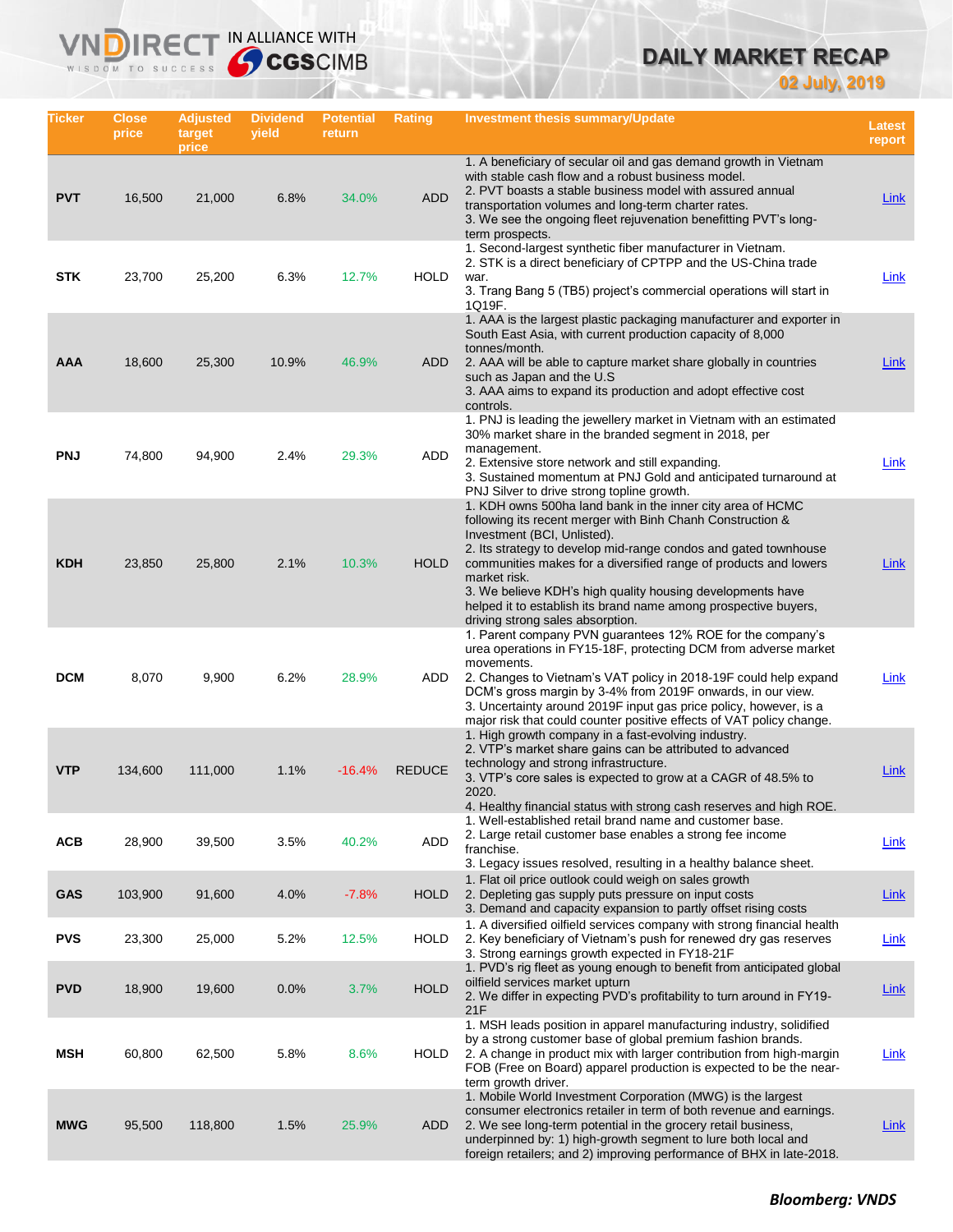

# **DAILY MARKET RECAP**

**02 July, 2019**

| <b>Ticker</b> | <b>Close</b><br>price | <b>Adjusted</b><br>target<br>price | <b>Dividend</b><br>vield | <b>Potential</b><br><b>return</b> | <b>Rating</b> | <b>Investment thesis summary/Update</b>                                                                                                                                                                                                                               | Latest<br>report |
|---------------|-----------------------|------------------------------------|--------------------------|-----------------------------------|---------------|-----------------------------------------------------------------------------------------------------------------------------------------------------------------------------------------------------------------------------------------------------------------------|------------------|
| <b>POW</b>    | 14.800                | 18.334                             | 0.0%                     | 23.9%                             | ADD.          | 1. The leading gas-fired power producer in Vietnam<br>2. Riding the anticipated power shortage in the South of Vietnam<br>3. Well-positioned to excel in the competitive electricity market<br>4. Vigorous 2019F outlook, solid EPS growth of 16.6% over FY18-<br>21F | Link             |
| <b>TCB</b>    | 20.900                | 27,400                             | 0.0%                     | 31.1%                             | <b>ADD</b>    | 1. Unique ecosystem banking approach that is unmatched by rivals.<br>2. TCB has the strongest and most diversified non-II franchise.<br>3. Advanced technology enables customer-centric system.<br>4. Potential re-rating catalysts and downside risks.               | Link             |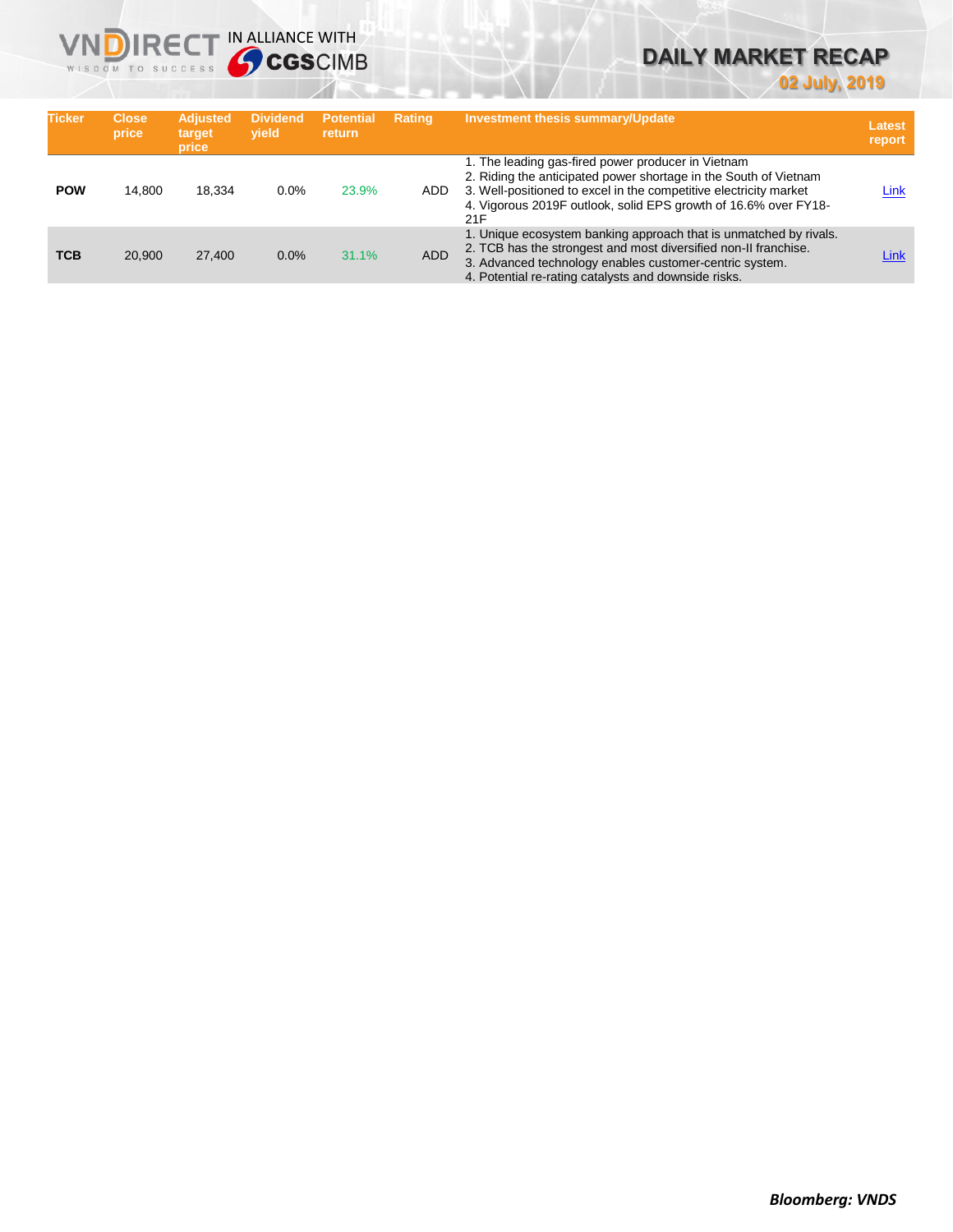**VND** 

hdex

impact

 $-0.003$ 

 $-0.005$ 

 $0.012$ 

 $0.011$ 

 $0.008$ 

Vol.

663,200

11,000

14,600

27,900

 $300$ 

## **MARKET MOVEMENTS**

WISDOM TO SUCCESS

| <b>HOSE</b>        |               |     |      |         |                 |
|--------------------|---------------|-----|------|---------|-----------------|
| <b>Top gainers</b> |               |     |      |         | <b>VND</b>      |
| <b>Ticker</b>      | Last<br>Price | Chg | %chg | Vol.    | Index<br>impact |
| SJF                | 3,060         | 200 | 6.99 | 2.67MLN | 0.005           |
| <b>TNC</b>         | 14,950        | 950 | 6.79 | 10,000  | 0.005           |
| CIG                | 2,690         | 170 | 6.75 | 420     | 0.002           |
| <b>TCR</b>         | 1,750         | 110 | 6.71 | 230     | 0.000           |
| <b>TCO</b>         | 10,150        | 630 | 6.62 | 70      | 0.003           |

IRECT IN ALLIANCE WITH

|                    |               | <b>HNX</b> |       |         |                 |
|--------------------|---------------|------------|-------|---------|-----------------|
| <b>Top gainers</b> |               |            |       |         | <b>VND</b>      |
| Ticker             | Last<br>Price | Cha        | %chg  | Vol.    | Index<br>impact |
| HKB                | 800           | 100        | 14.29 | 129,900 | 0.005           |
| <b>TFC</b>         | 5,500         | 500        | 10.00 | 5,100   | 0.004           |
| SFN                | 23,200        | 2,100      | 9.95  | 200     | 0.004           |
| MBG                | 6,700         | 600        | 9.84  | 14,600  | 0.012           |
| DNC                | 28,000        | 2,500      | 9.80  | 100     | 0.003           |

Chg

 $-100$ 

 $-1,100$ 

%chg

 $-16.67$ 

 $-10.00$ 

9.84

 $6.06$ 

9.78

| <b>Top losers</b> |        |          |         |      | <b>VND</b> |
|-------------------|--------|----------|---------|------|------------|
| Ticker            | Last   | Cha      | %chg    | Vol. | Index      |
|                   | Price  |          |         |      | impact     |
| CCL               | 13,950 | $-1,050$ | $-7.00$ | 300  | $-0.006$   |
| LGC               | 33,900 | $-2,550$ | $-7.00$ | 50   | $-0.146$   |
| RIC               | 6,480  | $-480$   | $-6.90$ | 20   | $-0.004$   |
| <b>TMS</b>        | 27,800 | $-2,000$ | $-6.71$ | 640  | $-0.028$   |
| <b>TPC</b>        | 11,200 | $-800$   | $-6.67$ | 20   | $-0.006$   |

| <b>Top index movers</b> |         |       |      |         | <b>VND</b> |
|-------------------------|---------|-------|------|---------|------------|
| <b>Ticker</b>           | Last    | Cha   | %cha | Vol.    | Index      |
|                         | Price   |       |      |         | impact     |
| PLX                     | 64,200  | 900   | 1.42 | 2.43MLN | 0.345      |
| <b>VRE</b>              | 34,600  | 350   | 1.02 | 1.52MLN | 0.242      |
| VJC.                    | 128,500 | 1,500 | 1.18 | 609,150 | 0.241      |
| GAS                     | 103,900 | 200   | 0.19 | 199,800 | 0.113      |
| <b>MWG</b>              | 95,500  | 800   | 0.84 | 1.13MLN | 0.105      |
|                         |         |       |      |         |            |

| <b>Top index laggers</b> |               |          |         |         | <b>VND</b>      |
|--------------------------|---------------|----------|---------|---------|-----------------|
| Ticker                   | Last<br>Price | Cha      | %cha    | Vol.    | Index<br>impact |
| vіс                      | 115,800       | $-1.400$ | $-1.19$ | 268,150 | $-1.389$        |
| <b>VCB</b>               | 70,500        | $-1,100$ | $-1.12$ | 363,020 | $-0.880$        |
| SAB                      | 275,200       | $-2,700$ | $-0.97$ | 9,480   | $-0.513$        |
| MSN                      | 84,600        | $-1,000$ | $-1.17$ | 143,850 | $-0.345$        |
| <b>HPG</b>               | 22,600        | $-400$   | $-1.74$ | 4.78MLN | $-0.327$        |

| HEV                     | 11,100 | $-1,200$ | $-9.76$ | 1,100 | $-0.001$   |
|-------------------------|--------|----------|---------|-------|------------|
| VE3                     | 6,500  | $-700$   | $-9.72$ | 500   | 0.000      |
| VNT                     | 31,100 | $-3,200$ | $-9.33$ | 900   | $-0.010$   |
|                         |        |          |         |       |            |
|                         |        |          |         |       |            |
| <b>Top index movers</b> |        |          |         |       | <b>VND</b> |
| Ticker                  | Last   | Cha      | %cha    | Vol.  | hdex       |
|                         | Price  |          |         |       | impact     |
| PTI                     | 17,000 | 1,000    | 6.25    | 1,200 | 0.021      |

600

1,400

2,200

| <b>Top index laggers</b> |               |          |         |         |                |  |  |  |  |  |
|--------------------------|---------------|----------|---------|---------|----------------|--|--|--|--|--|
| <b>Ticker</b>            | Last<br>Price | Cha      | %cha    | Vol.    | hdex<br>impact |  |  |  |  |  |
| ACB                      | 28,900        | $-300$   | $-1.03$ | 387,800 | $-0.387$       |  |  |  |  |  |
| <b>SHB</b>               | 6,700         | $-100$   | $-1.47$ | 5.35MLN | $-0.108$       |  |  |  |  |  |
| <b>PVS</b>               | 23,300        | $-200$   | $-0.85$ | 2.04MLN | $-0.050$       |  |  |  |  |  |
| <b>NDN</b>               | 15,900        | $-700$   | $-4.22$ | 2.99MLN | $-0.030$       |  |  |  |  |  |
| VCR                      | 28,500        | $-1,700$ | $-5.63$ | 108,100 | $-0.016$       |  |  |  |  |  |

| <b>Top liquidity</b> |               |      |         |                 | VND             | <b>Top liquidity</b> |               |        |         |                 | <b>VND</b>      |
|----------------------|---------------|------|---------|-----------------|-----------------|----------------------|---------------|--------|---------|-----------------|-----------------|
| <b>Ticker</b>        | Last<br>Price | Cha  | %cha    | Val.<br>(VNDbn) | Index<br>impact | Ticker               | Last<br>Price | Chg    | %cha    | Val.<br>(VNDbn) | Index<br>impact |
| <b>ROS</b>           | 29.400        | -350 | $-1.18$ | 230             | $-0.059$        | <b>NDN</b>           | 15.900        | $-700$ | $-4.22$ | 48              | $-0.030$        |
| <b>PLX</b>           | 64,200        | 900  | 1.42    | 155             | 0.345           | <b>PVS</b>           | 23,300        | $-200$ | $-0.85$ | 48              | $-0.050$        |
| <b>HPG</b>           | 22,600        | -400 | $-1.74$ | 108             | $-0.327$        | TNG                  | 21,600        | 100    | 0.47    | 37              | 0.005           |
| <b>MWG</b>           | 95,500        | 800  | 0.84    | 107             | 0.105           | <b>SHB</b>           | 6,700         | $-100$ | $-1.47$ | 36              | $-0.108$        |
| <b>VNM</b>           | 125.100       | 100  | 0.08    | 90              | 0.052           | ACB                  | 28,900        | $-300$ | $-1.03$ | 11              | $-0.387$        |

**Top losers** 

Last

**Price** 

500

9,900

6,700

24,500

24,700

**Ticker** 

**DPS** 

VMS

MBG

**S55** 

PHN

**Source: Bloomberg**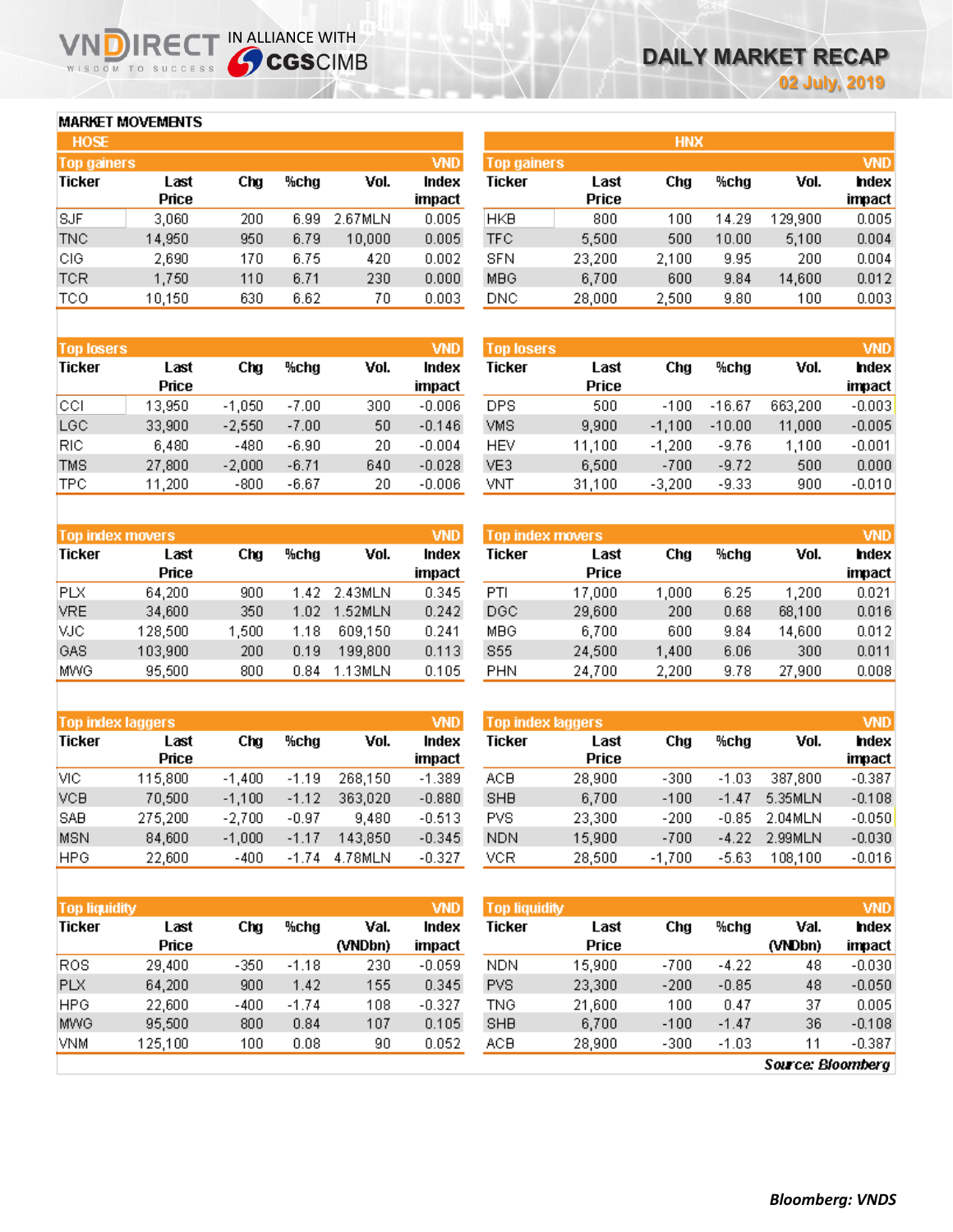## **FOREIGN ACTIVITIES**

WISDOM TO SUCCESS

n

IRECT IN ALLIANCE WITH

| <b>Volume (Mn'shs)</b> | <b>HOSE</b> | <b>HNX</b> | Value (VND'bn)        | <b>HOSE</b> | <b>HNX</b> |
|------------------------|-------------|------------|-----------------------|-------------|------------|
| <b>BUY</b>             | 12.2        | 0.5        | <b>BUY</b>            | 575.7       | 10.9       |
| % of market            | 9.2%        | 2.1%       | % of market           | 17.6%       | 3.6%       |
| <b>SELL</b>            | 20.1        | 3.7        | <b>SELL</b>           | 624.3       | 54.3       |
| % of market            | 15.2%       | 15.8%      | % of market           | 19.1%       | 17.8%      |
| <b>NET BUY (SELL)</b>  | (7.90)      | (3.2)      | <b>NET BUY (SELL)</b> | (48.6)      | (43.4)     |

*Source: HSX, HNX*

**Foreign net buy/sell (30 days) in VND'bn**



**HOSE HNX** 

| <b>YTD ACCUMULATION</b> |             |            |                       |             |            |
|-------------------------|-------------|------------|-----------------------|-------------|------------|
| <b>Volume (MIn'shs)</b> | <b>HOSE</b> | <b>HNX</b> | <b>Value (VND'bn)</b> | <b>HOSE</b> | <b>HNX</b> |
| <b>BUY</b>              | 1.960.6     | 134.9      | <b>BUY</b>            | 88,137.1    | 2,487.3    |
| % of market             | 9.6%        | 3.2%       | % of market           | 19.6%       | 1.5%       |
| <b>SELL</b>             | 1,937.0     | 167.3      | <b>SELL</b>           | 80,561.0    | 2,801.9    |
| % of market             | 9.5%        | 4.0%       | % of market           | 17.9%       | 1.7%       |
| <b>NET BUY (SELL)</b>   | 23.6        | (32.5)     | <b>NET BUY (SELL)</b> | 7,576       | (314.5)    |

*Source: HSX, HNX*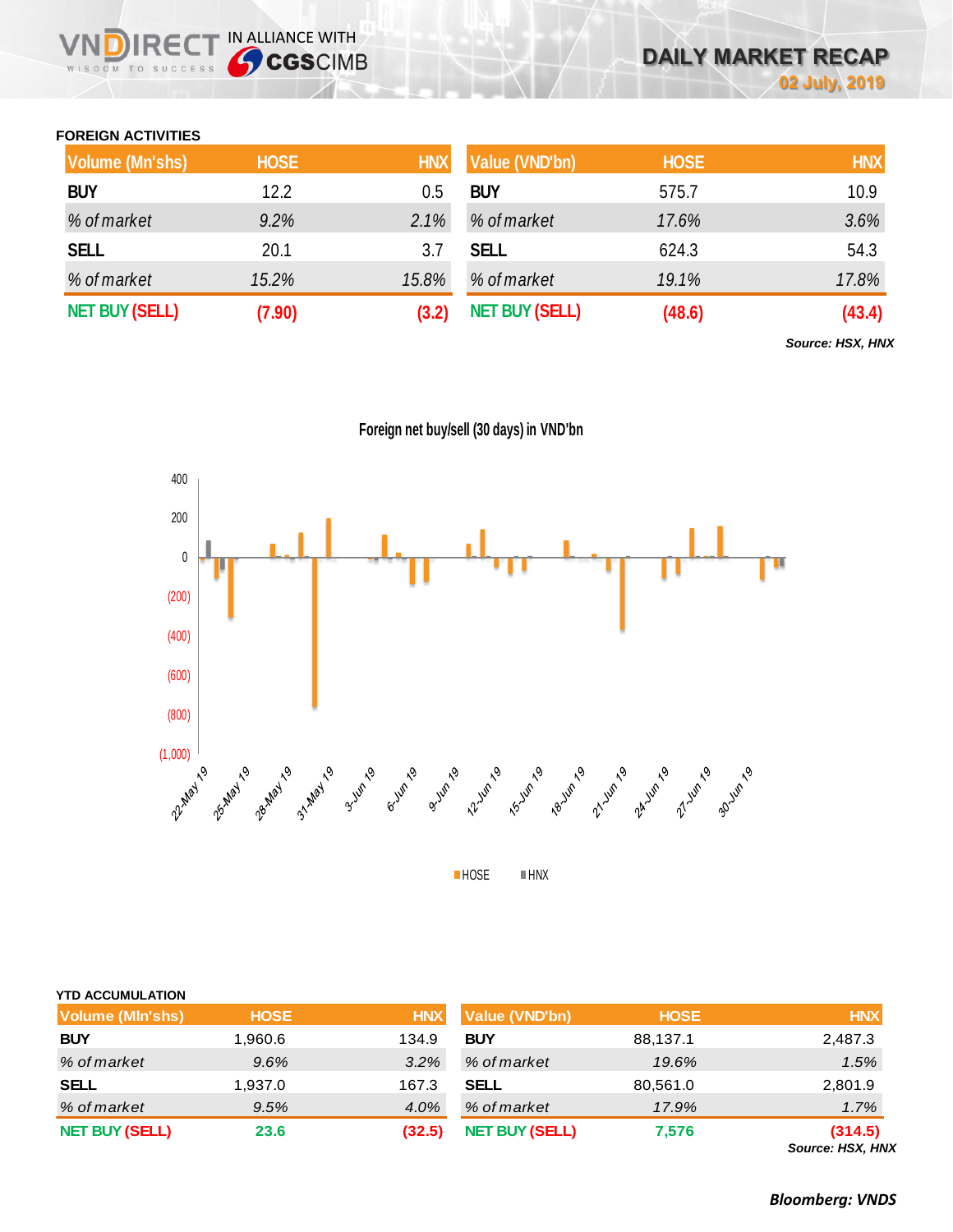## **FOREIGN ACTIVITIES**

**VNDIRECT IN ALLIANCE WITH** 

|               |                               | <b>HOSE</b> |               |       |                               | <b>HNX</b>    |                      |             |               |       |                        |
|---------------|-------------------------------|-------------|---------------|-------|-------------------------------|---------------|----------------------|-------------|---------------|-------|------------------------|
|               | Top buy by foreigners (value) |             | <b>VND'bn</b> |       | Top buy by foreigners (value) |               |                      |             | <b>VND'bn</b> |       |                        |
| <b>Ticker</b> | Last<br><b>Price</b>          | Chg         | $%$ chg       | Value | <b>Index</b><br>impact        | <b>Ticker</b> | Last<br><b>Price</b> | Chg         | %chg          | Value | <b>Index</b><br>impact |
| <b>PLX</b>    | 64,200                        | 900         | 1.42          | 94.3  | 0.345                         | <b>PVS</b>    | 23,300               | $-200$      | $-0.85$       | 8.3   | 0.000                  |
| <b>FPT</b>    | 47,100                        | $-200$      | $-0.42$       | 89.7  | $-0.040$                      | <b>NTP</b>    | 33,900               | $-100$      | $-0.29$       | 0.5   | 0.000                  |
| <b>VNM</b>    | 125.100                       | 100         | 0.08          | 68.9  | 0.052                         | <b>SHB</b>    | 6,700                | $-100$      | $-1.47$       | 0.3   | 0.000                  |
| <b>VHM</b>    | 81,100                        | 100         | 0.12          | 61.0  | 0.099                         | <b>AMV</b>    | 29,600               | $\mathbf 0$ | 0.00          | 0.3   | 0.000                  |
| <b>MSN</b>    | 84,600                        | $-1,000$    | $-1.17$       | 45.0  | $-0.345$                      | <b>DGC</b>    | 29,600               | 200         | 0.68          | 0.3   | 0.000                  |

|               | <b>Top sell by foreigners (value)</b> |        |         |       | <b>VND'bn</b>   | Top sell by foreigners (value) |                      |        |         |       |                        |
|---------------|---------------------------------------|--------|---------|-------|-----------------|--------------------------------|----------------------|--------|---------|-------|------------------------|
| <b>Ticker</b> | Last<br><b>Price</b>                  | Chg    | $%$ chg | Value | Index<br>impact | Ticker                         | Last<br><b>Price</b> | Chg    | %chg    | Value | <b>Index</b><br>impact |
| <b>PDR</b>    | 26.100                                | -50    | $-0.19$ | 102.6 | $-0.005$        | <b>PVS</b>                     | 23.300               | $-200$ | $-0.85$ | 20.4  | 0.000                  |
| <b>FPT</b>    | 47.100                                | $-200$ | $-0.42$ | 89.7  | $-0.040$        | <b>NDN</b>                     | 15,900               | $-700$ | $-4.22$ | 13.9  | 0.000                  |
| VHM           | 81,100                                | 100    | 0.12    | 81.7  | 0.099           | TNG                            | 21,600               | 100    | 0.47    | 7.5   | 0.000                  |
| <b>VNM</b>    | 125.100                               | 100    | 0.08    | 68.3  | 0.052           | <b>SHB</b>                     | 6,700                | $-100$ | $-1.47$ | 7.4   | 0.000                  |
| <b>HPG</b>    | 22,600                                | $-400$ | $-1.74$ | 67.2  | $-0.327$        | CEO                            | 11,300               | 0      | 0.00    | 2.3   | 0.000                  |

|               | <b>VND'bn</b><br>Top net buy by foreigners (value) |          |         |              |                        |            | Top net buy by foreigners (value) |          |         |       |                        |
|---------------|----------------------------------------------------|----------|---------|--------------|------------------------|------------|-----------------------------------|----------|---------|-------|------------------------|
| <b>Ticker</b> | Last<br><b>Price</b>                               | Chg      | $%$ chg | <b>Value</b> | <b>Index</b><br>impact | Ticker     | Last<br><b>Price</b>              | Chg      | %chg    | Value | <b>Index</b><br>impact |
| <b>PLX</b>    | 64.200                                             | 900      | 1.42    | 78.2         | 0.345                  | <b>AMV</b> | 29,600                            | 0        | 0.00    | 0.3   | 0.000                  |
| <b>MSN</b>    | 84.600                                             | $-1,000$ | $-1.17$ | 35.9         | $-0.345$               | <b>DGC</b> | 29,600                            | 200      | 0.68    | 0.3   | 0.000                  |
| VJC           | 128.500                                            | 1.500    | 1.18    | 25.7         | 0.241                  | <b>NET</b> | 27,900                            | 300      | 1.09    | 0.2   | 0.000                  |
| <b>VRE</b>    | 34,600                                             | 350      | 1.02    | 21.5         | 0.242                  | <b>WCS</b> | 161.000                           | $-2,000$ | $-1.23$ | 0.2   | 0.000                  |
| E1VFVN30      | 14.550                                             | 0        | 0.00    | 13.0         | 0.000                  | <b>VCS</b> | 61.100                            | $-100$   | $-0.16$ | 0.1   | 0.000                  |

| <b>VND'bn</b><br>Top net sell by foreigners (value) |                      |        |         |          |                 | Top net sell by foreigners (value) |                      | <b>VND'bn</b> |         |          |                 |
|-----------------------------------------------------|----------------------|--------|---------|----------|-----------------|------------------------------------|----------------------|---------------|---------|----------|-----------------|
| <b>Ticker</b>                                       | Last<br><b>Price</b> | Chg    | $%$ chg | Value    | Index<br>impact | Ticker                             | Last<br><b>Price</b> | Chg           | %chg    | Value    | Index<br>impact |
| <b>PDR</b>                                          | 26.100               | $-50$  | $-0.19$ | $-102.2$ | $-0.005$        | <b>NDN</b>                         | 15.900               | $-700$        | $-4.22$ | $-13.88$ | 0.000           |
| <b>HPG</b>                                          | 22,600               | $-400$ | $-1.74$ | $-54.3$  | $-0.327$        | <b>PVS</b>                         | 23,300               | $-200$        | $-0.85$ | $-12.11$ | 0.000           |
| <b>HDB</b>                                          | 26.500               | $-400$ | $-1.49$ | $-24.1$  | $-0.116$        | TNG                                | 21.600               | 100           | 0.47    | $-7.37$  | 0.000           |
| <b>VHM</b>                                          | 81,100               | 100    | 0.12    | $-20.6$  | 0.099           | <b>SHB</b>                         | 6,700                | $-100$        | $-1.47$ | $-7.07$  | 0.000           |
| <b>YEG</b>                                          | 75.000               | 0      | 0.00    | $-12.8$  | 0.000           | CEO                                | 11,300               | 0             | 0.00    | $-2.34$  | 0.000           |

*2-Jul-19*

*Source: Bloomberg, HOSE, HNX*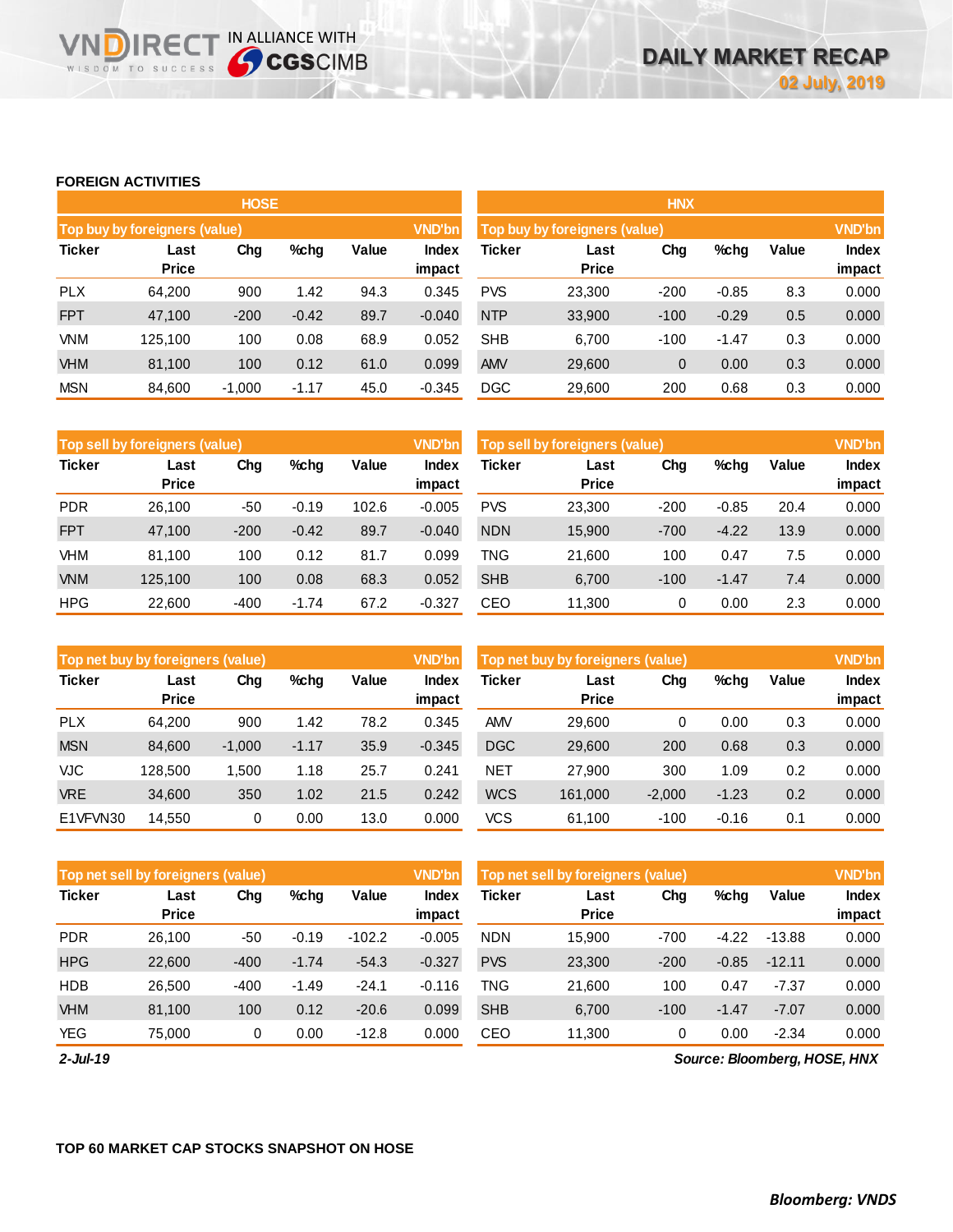# **DAILY MARKET RECAP**

|                        | <b>Sy CGS</b> CIMB<br>WISDOM TO SUCCESS |                |                        |                    |                |                                                   |               |            | <b>UAILY MARKET RECAP</b>                     |                          |                     |                    |                    |
|------------------------|-----------------------------------------|----------------|------------------------|--------------------|----------------|---------------------------------------------------|---------------|------------|-----------------------------------------------|--------------------------|---------------------|--------------------|--------------------|
|                        |                                         |                |                        |                    |                |                                                   |               |            |                                               |                          |                     | 02 July, 2019      |                    |
|                        |                                         |                |                        |                    |                |                                                   |               |            |                                               |                          |                     |                    |                    |
| No. Ticker             | <b>Price</b><br><b>VND</b>              | 1 <sub>M</sub> | Price change (%)<br>3M | 6M                 | <b>US\$mln</b> | Mkt. Cap Outs. Vol. Float ratio<br><b>MIn'shs</b> | $\%$          |            | Avail. Fil Ave. daily vol.<br>% (30 days-shs) | P/E<br>$\pmb{\chi}$      | P/B<br>$\pmb{\chi}$ | <b>ROE</b><br>$\%$ | <b>ROA</b><br>$\%$ |
| 1 VIC VM               | 115,800                                 | 1.0            | $-0.4$                 | 15.3               | 16,675         | 3,346                                             | 53.4          | 0.0        | 394,322                                       | 88.9                     | 6.5                 | 8.9                | 1.4                |
| 2 VHM VM               | 81,100                                  | $-1.1$         | $-12.0$                | 10.3               | 11,691         | 3,350                                             | 30.3          | 0.0        | 967,044                                       | 18.0                     | 6.3                 | 57.0               | 16.7               |
| 3 VCB VM               | 70,500                                  | 4.9            | 4.4                    | 31.5               | 11,253         | 3,709                                             | 25.2          | 0.0        | 726,739                                       | 16.1                     | 3.6                 | 24.5               | 1.5                |
| 4 VNM VM               | 125,100                                 | $-3.4$         | $-10.0$                | 0.9                | 9,375          | 1,741                                             | 46.2          | 0.0        | 728,851                                       | 23.4                     | 7.7                 | 34.4               | 28.0               |
| 5 GAS VM               | 103,900                                 | $-0.4$         | 2.9                    | 19.7               | 8,558          | 1,914                                             | 4.2           | 0.0        | 294.984                                       | 17.1                     | 4.5                 | 27.0               | 18.5               |
| 6 SAB VM               | 275,200                                 | 3.1            | 11.9                   | 10.6               | 7,595          | 641                                               | 10.4          | 0.0        | 32,455                                        | 42.5                     | 10.9                | 28.0               | 19.6               |
| 7 BID VM               | 32,050                                  | 1.7<br>$-1.4$  | $-7.9$                 | $-4.3$             | 4,716          | 3,419                                             | 4.4           | 0.0        | 779,278                                       | 14.9                     | 2.0                 | 14.5               | 0.6                |
| 8 MSN VM<br>9 VRE VM   | 84,600<br>34,600                        | $-0.6$         | $-4.0$<br>$-3.9$       | 7.6<br>20.1        | 4,256<br>3,468 | 1,169<br>2,329                                    | 25.4<br>100.0 | 0.0<br>0.0 | 384,003<br>1,274,357                          | 18.6<br>33.5             | 3.3<br>2.8          | 22.0<br>8.8        | 7.8<br>6.3         |
| 10 CTG VM              | 20,800                                  | 2.5            | $-5.5$                 | 9.5                | 3,333          | 3,723                                             | 15.8          | 0.0        | 2,623,247                                     | 14.0                     | 1.1                 | 8.1                | 0.5                |
| 11 PLX VM              | 64,200                                  | 1.7            | 6.5                    | 18.0               | 3,235          | 1,171                                             | 7.3           | 0.0        | 552,446                                       | 18.8                     | 3.4                 | 18.2               | 6.4                |
| 12 TCB VM              | 20,900                                  | $-7.5$         | $-18.0$                | $-18.4$            | 3,145          | 3,497                                             | 81.6          | 0.0        | 1,877,069                                     | 8.6                      | 1.4                 | 18.6               | 2.8                |
| 13 VJC VM              | 128,500                                 | 3.2            | 12.0                   | 9.8                | 2,995          | 542                                               | 53.1          | 0.0        | 619,964                                       | 13.0                     | 5.0                 | 43.3               | 15.1               |
| 14 HPG VM              | 22,600                                  | $-8.5$         | $-8.5$                 | $-4.6$             | 2,685          | 2,761                                             | 51.0          | 0.0        | 4,362,585                                     | 7.6                      | 1.5                 | 21.4               | 11.7               |
| 15 HVN VM              | 42,000                                  | $-3.3$         | <b>N/A</b>             | <b>N/A</b>         | 2,564          | 1,418                                             | 2.7           | 0.0        | 918,374                                       | 24.0                     | 3.3                 | 13.4               | 2.7                |
| 16 BVH VM              | 81,300                                  | 5.9            | $-13.8$                | $-8.7$             | 2,452          | 701                                               | 31.1          | 0.0        | 326,688                                       | 50.1                     | 3.7                 | 7.7                | 1.0                |
| 17 NVL VM              | 60,200                                  | 0.0            | 7.9                    | $-6.7$             | 2,411          | 930                                               | 32.2          | 0.0        | 553,165                                       | 16.3                     | 2.8                 | 20.8               | 5.6                |
| 18 VPB VM              | 19,300                                  | 6.0            | $-4.2$                 | $-0.5$             | 2,041          | 2,457                                             | 69.0          | 0.0        | 1,838,065                                     | 7.1                      | 1.3                 | 19.7               | 2.2                |
| 19 MBB VM              | 21,150                                  | 1.4            | $-5.8$                 | 9.3                | 1,924          | 2,113                                             | 55.2          | 0.0        | 1,837,683                                     | 7.1                      | 1.3                 | 20.2               | 1.8                |
| 20 MWG VM<br>21 POW VM | 95,500<br>14,800                        | 10.9<br>$-3.0$ | 13.6<br>$-3.3$         | 11.7<br><b>N/A</b> | 1,820<br>1,492 | 443<br>2,342                                      | 87.2<br>88.5  | 0.0<br>0.0 | 674,826<br>3,030,061                          | 13.3<br>18.0             | 4.2<br>1.4          | 36.0<br>7.8        | 11.5<br>3.2        |
| 22 FPT VM              | 46,900                                  | 6.3            | 12.2                   | 25.2               | 1,369          | 678                                               | 82.0          | 0.0        | 1,163,879                                     | 11.5                     | 2.4                 | 21.9               | 10.2               |
| 23 HDB VM              | 26,500                                  | $-2.9$         | $-8.0$                 | $-6.0$             | 1,119          | 981                                               | 72.6          | 0.0        | 1,308,152                                     | 9.1                      | 1.7                 | 19.1               | 1.4                |
| 24 EIB VM              | 18,700                                  | 5.6            | 11.3                   | 33.6               | 989            | 1,229                                             | 79.0          | 0.0        | 362,175                                       | 46.3                     | 1.5                 | 3.3                | 0.3                |
| 25 BHN VM              | 92,900                                  | $-5.2$         | 12.1                   | 14.7               | 927            | 232                                               | 0.9           | 0.0        | 3,487                                         | 46.2                     | 5.0                 | 11.3               | 5.2                |
| 26 STB VM              | 11,450                                  | $-2.6$         | $-6.1$                 | $-1.3$             | 889            | 1,804                                             | 93.9          | 0.0        | 3,051,526                                     | 9.2                      | 0.8                 | 9.1                | 0.6                |
| 27 TPB VM              | 23,000                                  | $-3.8$         | 3.4                    | 15.3               | 818            | 827                                               | 69.8          | 0.0        | 837,021                                       | 9.7                      | 1.7                 | 21.5               | 1.5                |
| 28 ROS VM              | 29,400                                  | $-1.8$         | $-8.0$                 | $-20.3$            | 718            | 568                                               | 27.0          | 0.0        | 9,981,436                                     | 78.3                     | 2.8                 | 3.7                | 2.0                |
| 29 PNJ VM              | 74,800                                  | $-3.3$         | 0.0                    | 8.4                | 717            | 223                                               | 68.5          | 0.0        | 516,877                                       | 15.6                     | 4.1                 | 29.1               | 19.4               |
| 30 HNG VM              | 17,100                                  | 12.5           | 10.0                   | 7.5                | 653            | 887                                               | 23.7          | 0.0        | 771,011                                       | <b>N/A</b>               | 1.4                 | $-7.1$             | $-2.6$             |
| 31 DHG VM              | 106,100                                 | $-8.1$         | $-10.3$                | 39.2               | 597            | 131                                               | 5.6           | 0.0        | 13,973                                        | 25.3                     | 4.6                 | 19.0               | 14.7               |
| 32 KDH VM              | 23,850                                  | 0.0            | $-3.7$                 | $-0.5$             | 552            | 538                                               | 73.3          | 0.0        | 182,352                                       | 15.7                     | 1.8                 | 12.2               | 8.5                |
| 33 SSIVM               | 24,750                                  | $-0.4$         | $-10.6$                | $-6.6$             | 542            | 509                                               | 63.8          | 0.0<br>0.0 | 1,034,720                                     | 11.4                     | 1.4<br>1.1          | 11.9<br>20.6       | 4.7                |
| 34 REE VM<br>35 PPC VM | 32,200<br>30,300                        | $-0.9$<br>12.2 | 1.3<br>23.7            | 5.1<br>67.4        | 430<br>418     | 310<br>321                                        | 84.4<br>24.6  | 0.0        | 418,977<br>476,205                            | 5.7<br>8.3               | 1.7                 | 20.4               | 10.8<br>16.0       |
| 36 GEX VM              | 21,600                                  | $-3.4$         | $-6.3$                 | $-1.1$             | 395            | 425                                               | 66.2          | 0.0        | 607,796                                       | 8.3                      | 1.6                 | 19.1               | 6.1                |
| 37 VGC VM              | 20,350                                  | 1.5            | <b>N/A</b>             | <b>N/A</b>         | 393            | 448                                               | 19.8          | 0.0        | <b>N/A</b>                                    | 14.7                     | 1.4                 | 9.7                | 3.7                |
| 38 SBT VM              | 17,200                                  | $-4.7$         | $-5.8$                 | $-10.8$            | 389            | 525                                               | 31.7          | 0.0        | 1,354,903                                     | 22.9                     | $1.5\,$             | 6.1                | $2.4\,$            |
| 39 PDR VM              | 26,100                                  | 7.9            | 12.6                   | 26.9               | 368            | 328                                               | 37.7          | 0.0        | 912,626                                       | 13.6                     | 2.4                 | 19.7               | 6.2                |
| 40 PHR VM              | 59,500                                  | 6.4            | 14.0                   | 75.0               | 347            | 135                                               | 33.0          | 0.0        | 476,409                                       | 12.3                     | 3.0                 | 24.0               | 13.6               |
| 41 SCS VM              | 160,000                                 | $-2.4$         | $-0.7$                 | 14.3               | 344            | 50                                                | 99.1          | 0.0        | 12,212                                        | 20.7                     | 10.7                | 48.6               | 43.6               |
| 42 VHC VM              | 86,500                                  | $-4.9$         | $-4.4$                 | $-2.1$             | 344            | 92                                                | 37.5          | 0.0        | 280,184                                       | 4.8                      | 1.8                 | 46.0               | 29.5               |
| 43 CTD VM              | 104,600                                 | $-5.8$         | $-26.6$                | $-34.6$            | 344            | 76                                                | 85.6          | 0.0        | 67,093                                        | 6.1                      | 1.0                 | 16.9               | 9.5                |
| 44 GMD VM              | 26,600                                  | 1.9            | 0.4                    | 0.8                | 340            | 297                                               | 63.2          | 0.0        | 284,111                                       | 11.8                     | 1.3                 | 11.3               | 7.1                |
| 45 NT2 VM              | 26,850                                  | $-0.6$         | $-0.9$                 | 8.7                | 333            | 288                                               | 32.1          | 0.0        | 197,756                                       | 11.0                     | 2.0                 | 15.5               | 7.5                |
| 46 TCH VM<br>47 HCM VM | 21,800<br>23,750                        | 5.3<br>$-2.7$  | $-7.0$<br>$-14.6$      | 27.1<br>0.7        | 331<br>312     | 353<br>306                                        | 50.0<br>76.5  | 0.0<br>0.0 | 921,502<br>331,041                            | 27.3<br>11.8             | 1.7<br>1.0          | 6.4<br>14.1        | 5.0<br>7.3         |
| 48 PVD VM              | 18,900                                  | 1.1            | 1.6                    | 33.1               | 311            | 383                                               | 49.4          | 0.0        | 3,492,700                                     | 21.3                     | 0.5                 | 2.7                | 1.7                |
| 49 KBC VM              | 14,900                                  | 3.5            | 1.7                    | 14.6               | 301            | 470                                               | 75.4          | 0.0        | 1,927,673                                     | 11.2                     | 0.8                 | 7.1                | 3.8                |
| 50 NLG VM              | 28,950                                  | $-2.0$         | 6.0                    | 12.2               | 298            | 239                                               | 61.0          | 0.0        | 1,045,936                                     | 6.9                      | 1.4                 | 21.6               | 9.9                |
| 51 VPI VM              | 42,000                                  | 3.2            | 3.7                    | $-1.3$             | 289            | 160                                               | 100.0         | 0.0        | 317,475                                       | 15.9                     | 3.0                 | 20.6               | 8.1                |
| 52 LGC VM              | 33,900                                  | 9.4            | 18.9                   | $-4.0$             | 281            | 193                                               | <b>N/A</b>    | 0.0        | 4,363                                         | 32.1                     | 2.4                 | 7.8                | 2.0                |
| 53 DXG VM              | 18,500                                  | 1.1            | $-17.2$                | $-19.7$            | 279            | 350                                               | 68.8          | 0.0        | 763,319                                       | 5.5                      | 1.2                 | 25.1               | 9.3                |
| 54 HT1 VM              | 16,050                                  | $-2.1$         | 5.9                    | 18.0               | 264            | 382                                               | 20.0          | 0.0        | 171,382                                       | 9.2                      | 1.2                 | 12.6               | 6.3                |
| 55 DPM VM              | 15,550                                  | $-12.9$        | $-19.2$                | $-29.3$            | 262            | 391                                               | 38.1          | 0.0        | 744,540                                       | 12.1                     | 0.8                 | 7.2                | $5.2$              |
| 56 CII VM              | 22,500                                  | $-2.4$         | $-10.0$                | $-13.5$            | 240            | 248                                               | 83.4          | 0.0        | 394,562                                       | 66.9                     | 1.1                 | 1.7                | 0.4                |
| 57 HPX VM              | 26,850                                  | 2.3            | 5.9                    | 3.9                | 231            | 200                                               | 90.3          | 0.0        | 339,010                                       | 12.0                     | 2.1                 | 19.4               | 6.5                |
| 58 VCIVM               | 30,800                                  | 1.7            | $-18.9$                | $-31.6$            | 216            | 163                                               | 65.7          | 0.0        | 106,290                                       | 6.1                      | 1.4                 | 24.7               | 12.7               |
| 59 HAG VM<br>60 PAN VM | 5,330<br>29,050                         | 5.1            | $-2.0$<br>$-3.2 -22.1$ | 11.5<br>$-16.5$    | 213<br>213     | 927<br>170                                        | 63.8<br>47.3  | 0.0<br>0.0 | 2,181,211<br>47,537                           | 32.7<br>16.8             | 0.4<br>1.4          | 1.1<br>8.8         | 0.3<br>$3.5\,$     |
|                        |                                         |                |                        |                    |                |                                                   |               |            |                                               | <b>Source: Bloomberg</b> |                     | $2$ Jul            |                    |

**VNDIRECT IN ALLIANCE WITH**